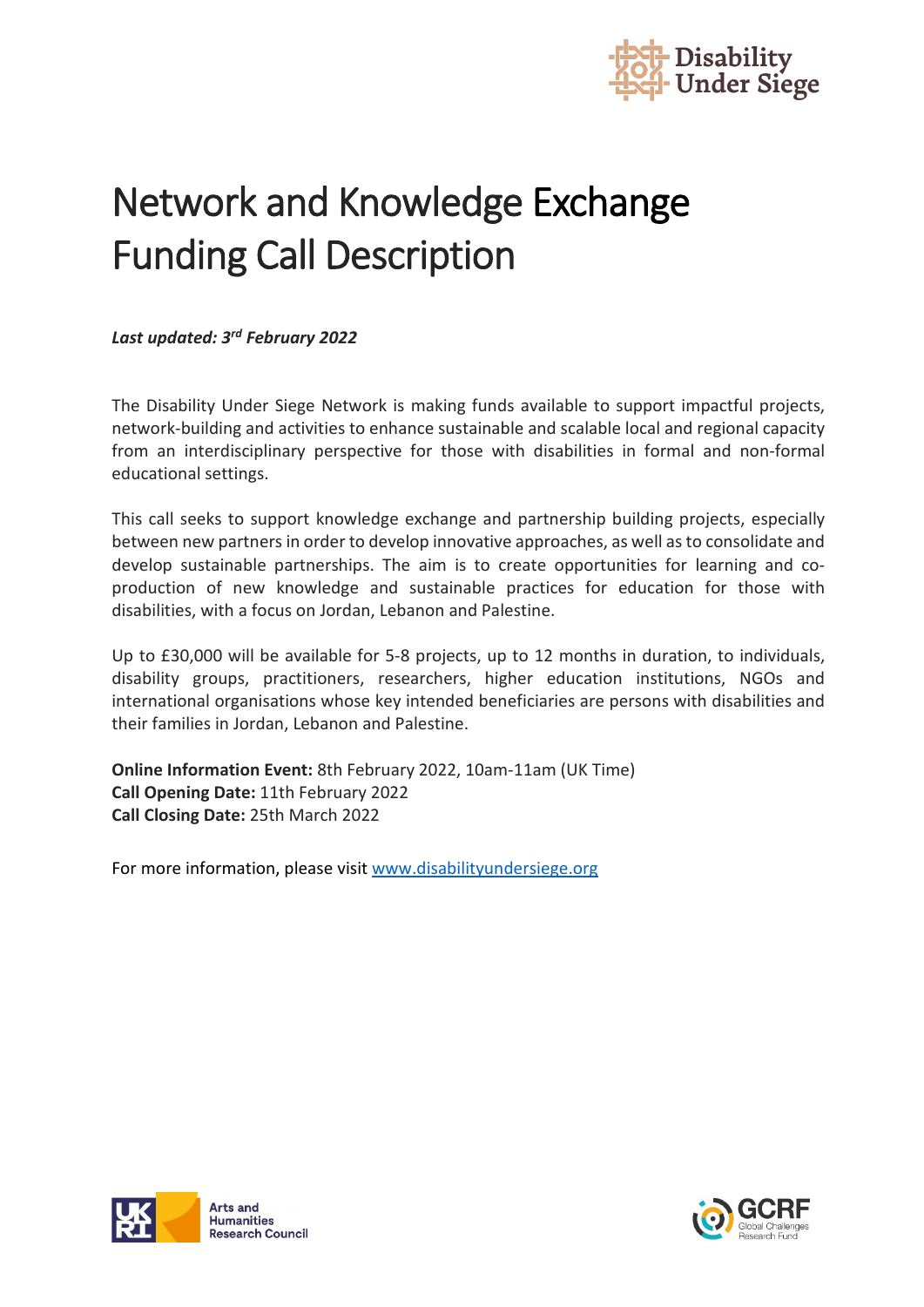

# 1 Background

Disability Under Siege is a Global Challenges Research Fund (GCRF) Network Plus programme, funded by the Arts and Humanities Research Council (AHRC), UK. It is a co-created programme bringing together a community of researchers, educational practitioners, cultural institutions, advocacy organisations and disability led groups in the UK and Middle East. The Network aims to contribute to research efforts by providing intellectual and logistical resources that local practitioners need to transform education provision for children with disabilities in conflictaffected countries.

The Disability Under Siege Network has the following aims:

- 1. Re-shape public understanding of disability in contexts of conflict and crisis;
- 2. Support research and evidence building to change public policies and practices regarding disability inclusion in education;
- 3. Enhance local, regional and international capacity to address issues of access, quality and participation in education for those with disabilities in formal and non-formal educational settings;
- 4. Foster and support cultural events as a means to further research and evidence building to highlight priorities around disability inclusion in education
- 5. Legacy-building through the coordination and integration of outputs from the programme and scaling/transferring findings to other relevant global contexts.

Our research partners include Birzeit University (Palestine), Birmingham City University (UK), Islamic University of Gaza (Palestine), and the Centre for Lebanese Studies at the Lebanese American University (Lebanon), which bring complementary expertise in the fields of education under occupation, inclusion, public health and social action, arts and culture, disability and social justice.

## 2 Call Description

In support of our stated aims, the Disability Under Siege Network is making funds available to support impactful projects, network-building and activities to enhance sustainable and scalable local and regional capacity in education for those with disabilities in formal and non-formal educational settings.

### 2.1 Call Focus

The call focus is centred on knowledge exchange and partnership building projects, especially between new partners in order to develop innovative approaches, as well as to consolidate and develop sustainable partnerships. The aim is to create opportunities for learning and coproduction of new knowledge and sustainable practices for education for those with disabilities, with a focus on Jordan, Lebanon and Palestine.

#### 2.2 Project Themes

- **Building local and regional networks** between educational institutions, disability-led and cultural organisations
- **Supporting early career researchers and practitioners** in the field of disability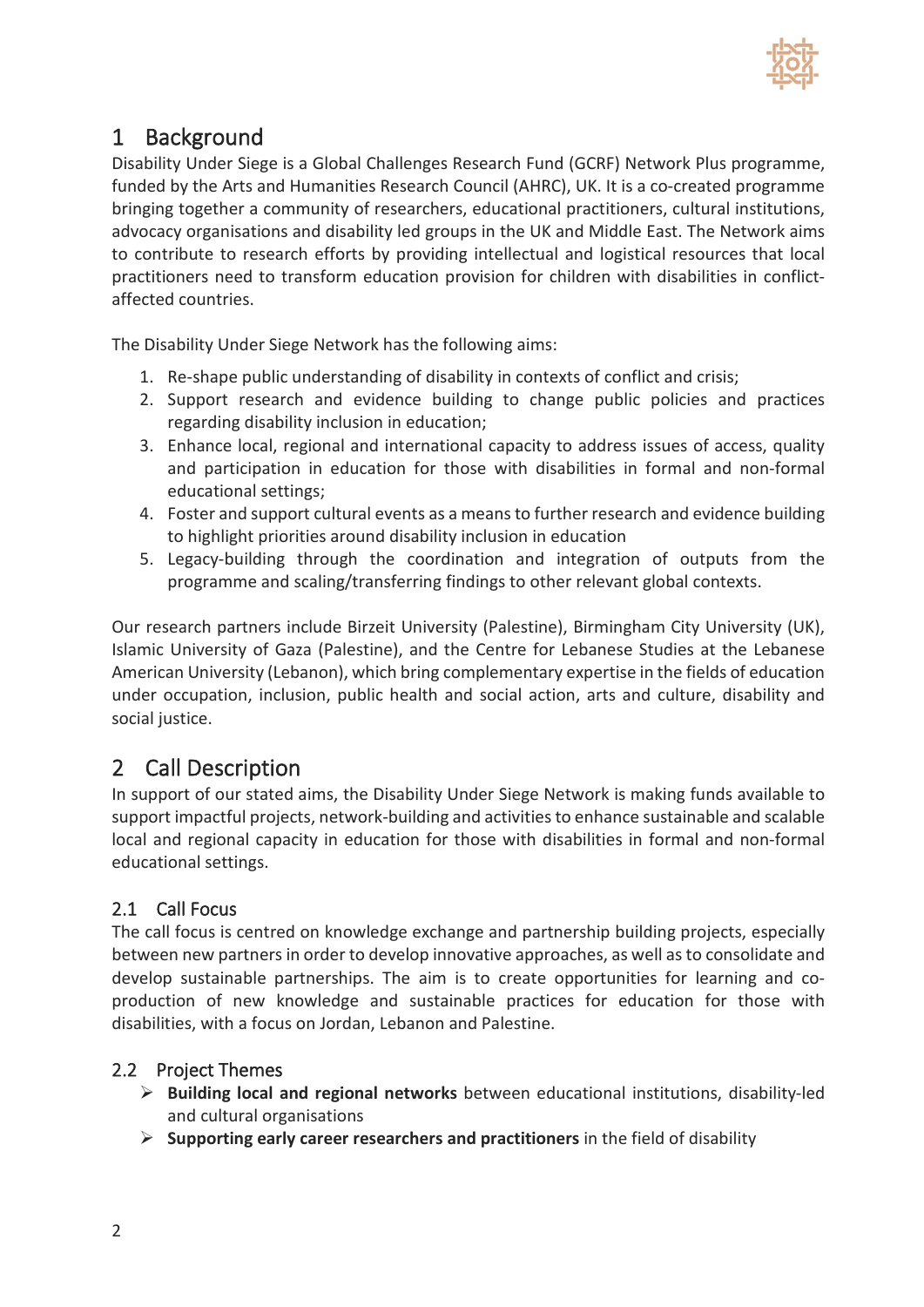

#### 2.3 Questions

How can new collaborative local / regional / global partnerships contribute to shaping public and professional understandings of disability?

How can local / regional / global partnerships with arts and cultural organisations represent and shape public discourse and understanding of disability?

How can evidence be sustainably collected to inform policy and practice to improve educational outcomes for children and young people with disabilities, and contribute to the SDG agenda (relating to education, reduced inequalities and partnerships for goals)?

#### 2.4 What Type of activities will the fund cover?

- (1) Knowledge exchange events such as conferences, workshops and seminars.
- (2) Partnership building projects and collaborations that support the development of sustainable networks and engagement that develop public understanding of disability in contexts of conflict and crisis.
- (3) Collaborations between cultural and disability-led organisations as a means to generate inclusive, community-based projects and opportunities for the co-design of events (including exhibitions and narrative projects; film, video and performances).
- (4) Training and capacity-building projects for civil society groups and government officials which may include demonstration projects for scalability, transferability, or effectiveness of social protection-based conflict prevention measures.

#### 2.5 What outputs and outcomes are expected?

Outcomes can be three-fold:

- i) Contribution to knowledge on disability
- ii) Capacity building
- iii) Cultural impact

Examples of these could include:

- Co-produced agendas for impact in the longer-term.
- Mentoring networks for early career researchers or practitioners in the field of disability.
- Capacity-building within LMIC organisations.
- Equitable partnerships between LMICs and UK, and within the local and regional context, eg. school-community partnerships.
- Promotion of interdisciplinary research methods for research-informed policy on art and disability.

Outputs can include a wide range of materials from pilot research; legal briefings; policy briefings; development of training courses or MOOCs (e.g. research training in qualitative and quantitative analysis, teacher professional development); pedagogical innovations in formal and non-formal educational settings; establishing working groups at school, community, local or regional levels; public engagement though media, social media, visual arts, short films, photo competitions; literary events, small-scale exhibition.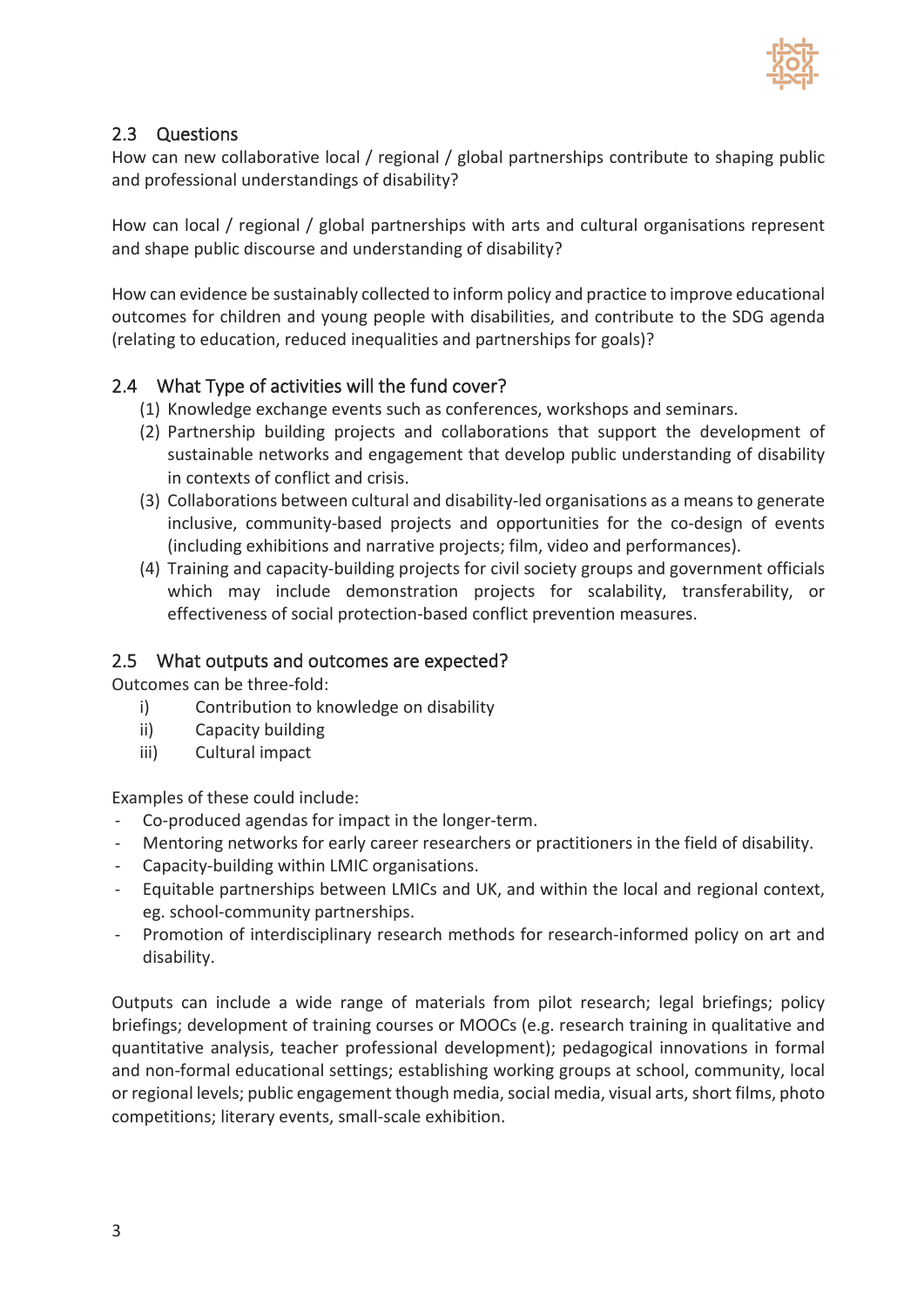

#### 2.6 What funds are available?

Up to a maximum of £30,000, from an overall funding pool of £150,000 will be available to grant holders for projects up to 12 months in duration.

## 3 Application Process

#### 3.1 How to apply

To apply, please complete and submit the following to [disabilityundersiege@contacts.bham.ac.uk:](mailto:disabilityundersiege@contacts.bham.ac.uk)

- 1. Application Form
- 2. Due Diligence Checklist

#### 3.2 Timeline for applications

- 1. Information Event  $-8$ <sup>th</sup> February
- 2. Applications Open  $-11^{th}$  February
- 3. Applications Close  $-25<sup>th</sup>$  March
- 4. Applicants notified of outcome by the end of April 2022
- 5. Due Diligence and Ethics Review for successful applicants will occur immediately after notification
- 6. Project launch will occur upon finalisation of due diligence and contracts being signed

#### 3.3 How will the application be assessed?

When you have submitted your application, the Disability Under Siege administrative team will check the application to ensure it meets the stated criteria (e.g., in respect to eligibility, allowable costs, supporting documents and word limits). The application will then be reviewed by a Commissioning Selection Panel. Before the panel meeting, the panel members will assess the application against the criteria detailed in the table below.

Panel members will assess the application independently of each other and give the application a score between 1 and 6, where 1 is 'unfundable' and 6 is 'outstanding' on the assessment criteria outlined below. The Assessment Panel will then meet to discuss and agree on the final grade, and to rank applications in order of funding priority and will decide how many projects to fund.

| <b>Assessment Criteria</b> | <b>Description</b>                               |
|----------------------------|--------------------------------------------------|
| Assessment Criteria 1      | Originality: Potential contribution to knowledge |
| Assessment Criteria 2      | Strategic aims and methods                       |
| Assessment Criteria 3      | Value for Money                                  |
| Assessment Criteria 4      | Innovative collaborations / networking           |
| Assessment Criteria 5      | Outputs, Dissemination and Impact                |

For further information on the assessment process please see the [Assessment Criteria](https://disabilityundersiege.org/wp-content/uploads/2022/02/Network-and-Knowledge-Exchange-Assessment-Criteria-03.02.pdf) [Document:](https://disabilityundersiege.org/wp-content/uploads/2022/02/Network-and-Knowledge-Exchange-Assessment-Criteria-03.02.pdf)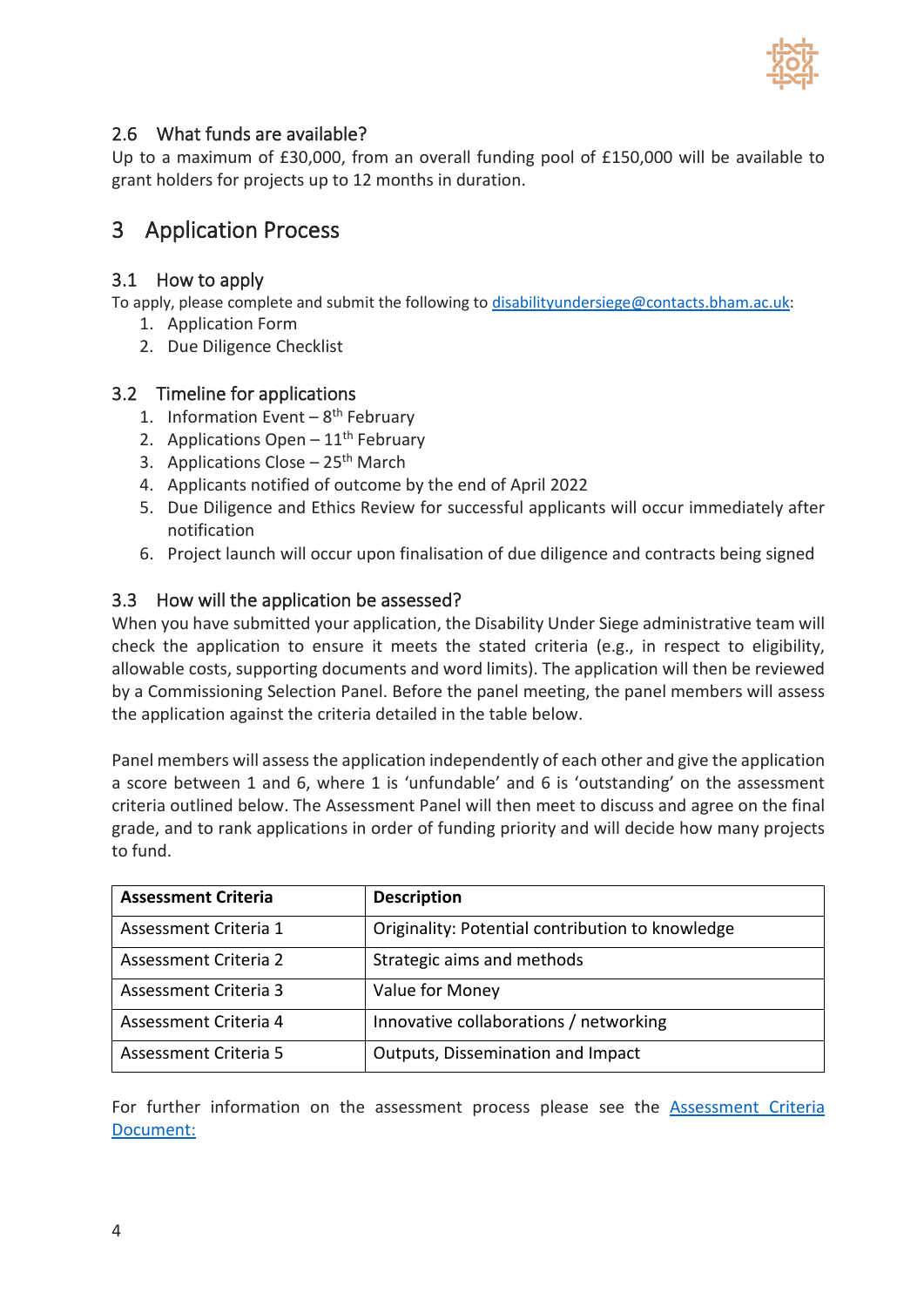

# 4 Eligibility Criteria

#### 4.1 Who can apply?

This commissioning call is open to all individuals, disability groups, practitioners, researchers, higher education institutions, International Organisations etc. whose key intended beneficiaries are persons with disabilities and their families in Jordan, Lebanon and Palestine.

Our funding forms part of the UK's foreign aid budget. Our grants therefore have special requirements in regard to involvement of Low and Middle Income Countries (LMICs) on the OECD Development Assistance Committee (DAC) [List of Official Development Assistance](https://www.oecd.org/dac/financing-sustainable-development/development-finance-standards/daclist.htm)  [Recipients.](https://www.oecd.org/dac/financing-sustainable-development/development-finance-standards/daclist.htm)

Lead Organisations are normally expected to be legally registered within their home countries. Exceptions may be possible, so please contact [disabilityundersiege@contacts.bham.ac.uk](mailto:disabilityundersiege@contacts.bham.ac.uk) at the earliest opportunity if your organisation is not legally registered. Potential issues include the ability to conclude legally binding contracts and receiving payments.

- All projects must be led from the UK, Jordan, Lebanon and Palestine.
- Projects should have a focus on Jordan, Lebanon or Palestine and comply with ODA funding guidelines.
- The project team will be composed of a Principal Investigator (responsible for the leadership of the project) and up to three Co-Investigators. These investigators should include at least one researcher from Jordan, Lebanon, Jordan and Palestine.
- All projects must adhere to the aims and expected outcomes of the Disability Under siege Network.
- Applications can be from Academic, Research and Non-Academic organisations.
- Applications that are led by non-Academic organisations (i.e., NGOs, government agency, local community organisation) are eligible.
- Applicants may act as Co-I on multiple applications. However, they may only be PI/lead applicant on one application.
- Applicants must be willing to undergo a 'Due Diligence process' and Ethics and Safeguarding review process with the University of Birmingham (see Guidance Notesfor additional details)
- Partnerships and Networking Projects must have a maximum budget of £30,000.

## 5 Budget Development

#### 5.1 What costs can be covered?

Funding may be used for any research related activity and to communicate the findings of research. This could include, but is not limited to:

- Funding to cover the time that individuals commit to the project including Staff time/administration costs/expert consultancy
- Travel, subsistence and consumables related to the research/project activity and its direct participants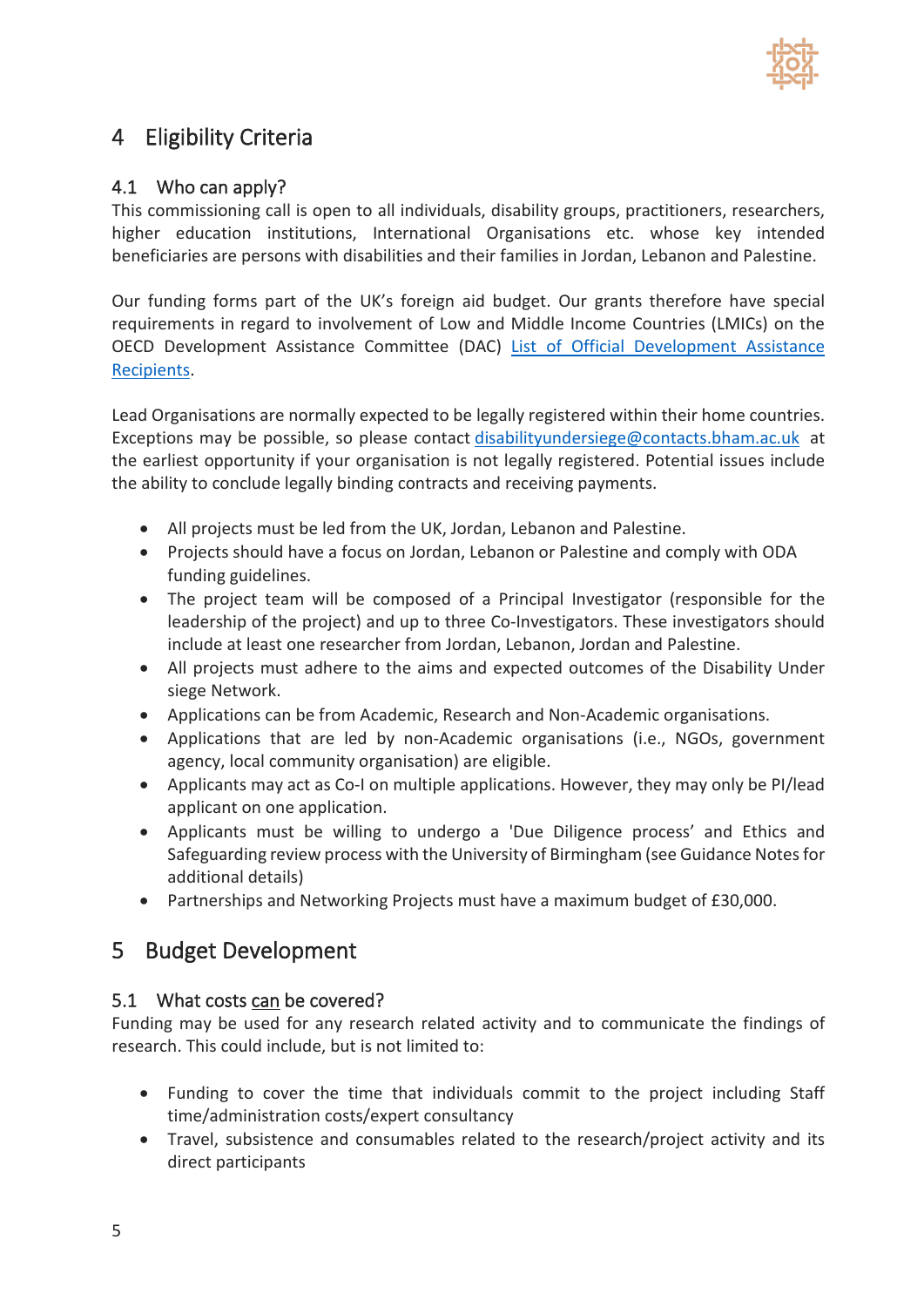

- For events or performance-related activities eg venue hire, refreshments, printing, translation and interpretation costs
- Visual and performative artistic tools needed for collaboration in the funded project (i.e., materials for art related projects
- Fieldwork, focus groups, interview-based research and surveys
- Data and digital technology costs
- Workshop or training fees
- Indirect costs (overheads) associated with the project (not to exceed 20% of total award).
- •

#### 5.2 What costs cannot be covered?

- Capital or infrastructure expenditure (e.g., basic office/ laboratory / accommodation furniture or equipment, building/ site construction, maintenance or refurbishment work, improvements to digital connective infrastructure, etc.)
- Where possible accessible venues and facilities should be selected; please note that infrastructure costs cannot be requested for example to make structural alterations to venues for improved accessibility
- Fees for undergraduate or postgraduate courses
- Activities that show no clear connection to the applicant's original proposal
- Applications made on behalf of applicants without the applicants' agreement
- Costs for activities that do not adhere to [ODA Compliance](https://www.ukri.org/wp-content/uploads/2020/10/UKRI-271020-GCRFODAGuidance.pdf) (see below)
- Any application where equipment forms over 25% of the total budget or £10,000 (whichever is lower) of their budget and/or where this is more cost effective than other options such as hiring equipment.

#### 5.3 Overseas Development Assistance Funding Guidelines

Organisations in countries on the OECD DAC List of ODA Recipients (except China, India, or countries due to graduate from the list) will receive funding to cover the full costs of the project (100%). Organisations in the UK will receive funding in accordance with standard procedures for UK Research and Innovation (UKRI) grants, in other words 80% of full economic cost, with the recipient organisation required to cover the balance.

## 6 Due Diligence

All successful applicants must undergo due diligence checks in order to be awarded the funding and starting their activities. Full details on the due diligence process are provided in the supporting [resources on the website page here.](https://disabilityundersiege.org/wp-content/uploads/2022/02/Due-Diligence-Guidance-03.02.pdf)

Due diligence is conducted by the finance team at the University of Birmingham, and is required by the funder, as a risk mitigation strategy. The due diligence process consists of a questionnaire that will cover financial, ethical and policy checks at the lead institution. All new partners must complete this process.